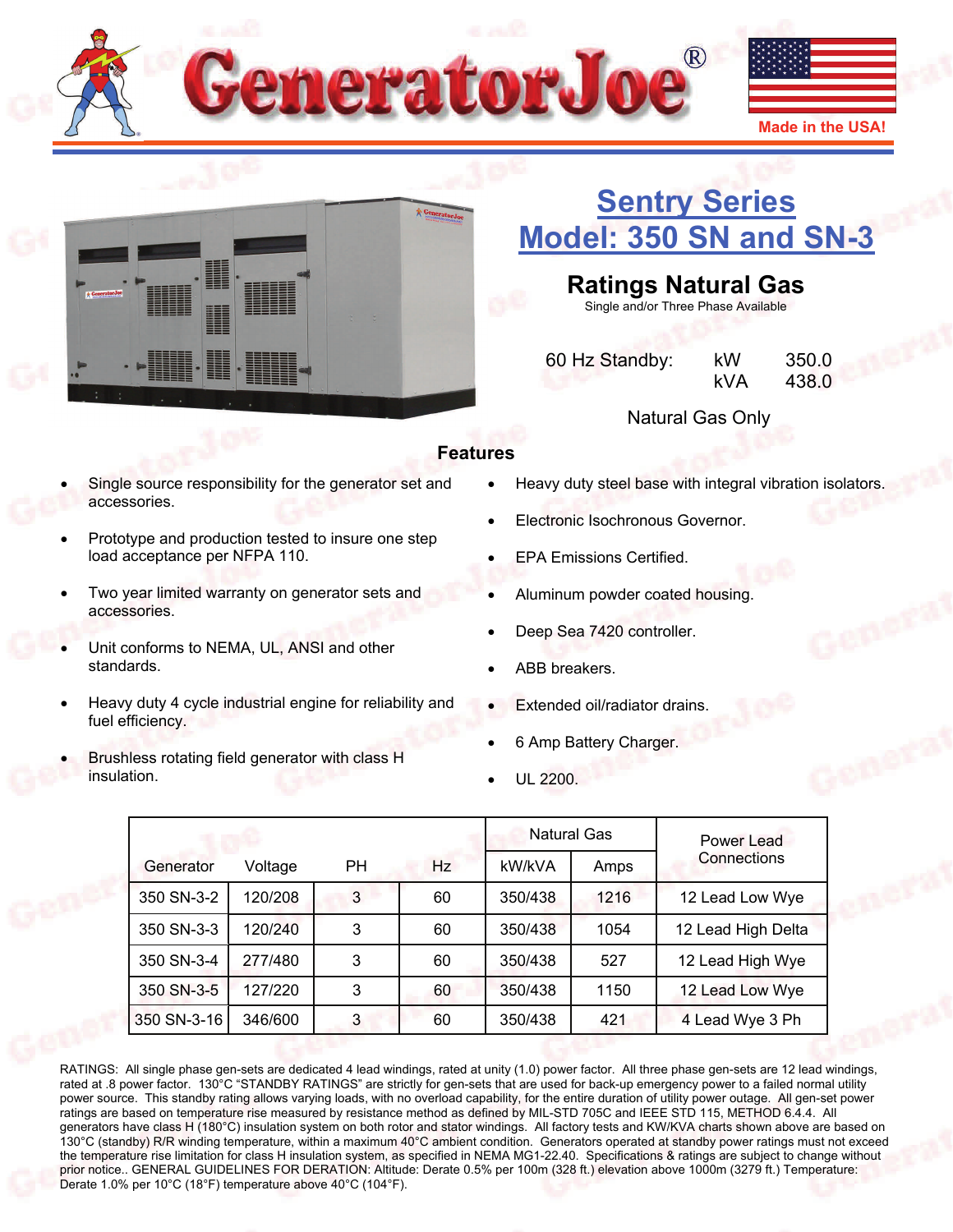### **ENGINE**

| Manufacturer  Power Solutions Inc. (PSI)                      |  |
|---------------------------------------------------------------|--|
| Model and TypeHeavy Duty 18.3LTCAC, 4 cycle                   |  |
| Aspiration Turbocharged / Charged Air Cooled                  |  |
| Cylinder Arrangement  10 Cylinders, V-10                      |  |
| Displacement Cu. In. (Liters) 1115 (18.3)                     |  |
| Bore & Stroke In. (Cm.) 5.04 x 5.59 (12.8 x 14.2)             |  |
|                                                               |  |
| Main Bearings & Style  12, Precision Half-Shell               |  |
|                                                               |  |
|                                                               |  |
|                                                               |  |
|                                                               |  |
|                                                               |  |
| Frequency Reg. (no load-full load) Isochronous                |  |
|                                                               |  |
| Air Cleaner Dry, Replaceable Cartridge                        |  |
|                                                               |  |
| Piston Speed, ft/min (m./min) 1677 (511)                      |  |
| Max Power, bhp (kwm) Standby/NG 536 (100)                     |  |
| Ltd. Warranty Period . 12 Months or 2000 hrs., first to occur |  |
|                                                               |  |

### **FUEL SYSTEM \_\_\_\_\_\_\_\_\_\_\_\_\_\_\_\_\_\_\_\_\_\_\_\_\_\_\_\_\_\_\_\_\_**

Type ...................................... NAT. GAS, Vapor Withdrawal Fuel Pressure (kpa), in. H<sub>2</sub>O\* ................................. (1.74), 7" Secondary Fuel Regulator ....................... NG Vapor System Auto Fuel Lock-Off Solenoid ................ Standard on all sets Fuel Supply Inlet Line ........................................ (2) 3" NPTF \* Measured at gen-set fuel inlet, downstream of any dry fuel accessories.

### **FUEL CONSUMPTION**

| <b>NAT. GAS: FT<sup>3</sup>/HIR (M<sup>3</sup>/HIR)</b>                                                                                                                  | STANDBY            |  |
|--------------------------------------------------------------------------------------------------------------------------------------------------------------------------|--------------------|--|
| 1000% LOAD                                                                                                                                                               | 34999 (999.0))     |  |
| 775% LOAD                                                                                                                                                                | $227277$ ((777.2)) |  |
| <b>50% LOAD</b>                                                                                                                                                          | 199144(544.2)      |  |
| $\mathbb{N}\mathbb{G} = 10000 \mathbb{B}\mathbb{I}\mathbb{U}\mathbb{X} \mathbb{H}\mathbb{I}^3 = \mathbb{T}$ ottall $\mathbb{B}\mathbb{I}\mathbb{U}/\mathbb{H}\mathbb{R}$ |                    |  |

### **OIL SYSTEM**



### **ELECTRICAL SYSTEM \_\_\_\_\_\_\_\_\_\_\_\_\_\_\_\_\_\_\_\_\_\_\_\_\_\_**

Ignition System ..................................................... Electronic Eng. Alternator/Starter: …24 VDC, negative ground, 45 amp/hr. Recommended battery to -18°C (0° F): (2) 12 VDC, BCI# 31, Max. Dimensions: 14"lg x 6 3/4" wi x 10" hi, with standard round posts. Min output 1000 CCA. Battery tray (max. dim. at 15"lg x 7"wi). This model has (2) battery trays, (2) hold down straps, (2) sets of battery cables, and (1) battery charger. Installation of (2) 12VDC starting batteries connected in series for 24VDC output is required, with possible higher AMP/HR rating, as described above, if the normal environment temperature averages -13° F (-25°C) or cooler.

### **COOLING SYSTEM**

|                                           | Type of System Pressurized, closed recovery                              |
|-------------------------------------------|--------------------------------------------------------------------------|
|                                           | Coolant Pump Pre-lubricated, self-sealing                                |
|                                           | Cooling Fan Type (no. of blades) Pusher (12)                             |
|                                           |                                                                          |
|                                           | Ambient Capacity of Radiator °F (°C) 125 (51.6)                          |
|                                           | Engine Jacket Coolant Capacity Gal (L) 11 (50.0)                         |
|                                           | Radiator Coolant Capacity Gal.(L)43 (163)                                |
| Maximum Restriction of Cooling Air Intake |                                                                          |
|                                           | and discharge side of radiator in. $H20$ (kpa)  0.5 (.125)               |
|                                           | Water Pump Capacity gpm (L/min)174 (660)                                 |
|                                           | Heat Reject Coolant: Btu/min (kw)20,400 (359)                            |
|                                           | Low Radiator Coolant Level ShutdownStandard                              |
|                                           | Note: Coolant temp. shut-down switch setting at 230°F (110°C) with 50/50 |
| (water/antifreeze) mix.                   |                                                                          |

### **COOLING AIR REQUIREMENTS**

| Radiator Air Flow cfm (m <sup>3</sup> /min)19,500 (552) |  |
|---------------------------------------------------------|--|
| Heat Rejected to Ambient:                               |  |
|                                                         |  |
|                                                         |  |

### **EXHAUST SYSTEM**

| Max. Back Pressure in. hg (KPA) 3.0 (10.2)           |                               |
|------------------------------------------------------|-------------------------------|
| Exhaust Flow, at rated kw: cfm $(m^3/m)$ 2366 (67.0) |                               |
| Exhaust Temp., at rated kw: °F (°C) 1350 (732)       |                               |
| Engines are                                          | <b>EPA certified for Nat-</b> |
| $\bullet$<br>ural Gas.                               |                               |



**Santa Rosa, CA 95405 4723 Muirfield Court Fax: 707 542-2227 Phone: 707 542-2224 Web: [www.generatorjoe.net](http://www.generatorjoe.net)  Email: [sales@generatorjoe.net](mailto:sales@generatorjoe.net?subject=Your%20products)**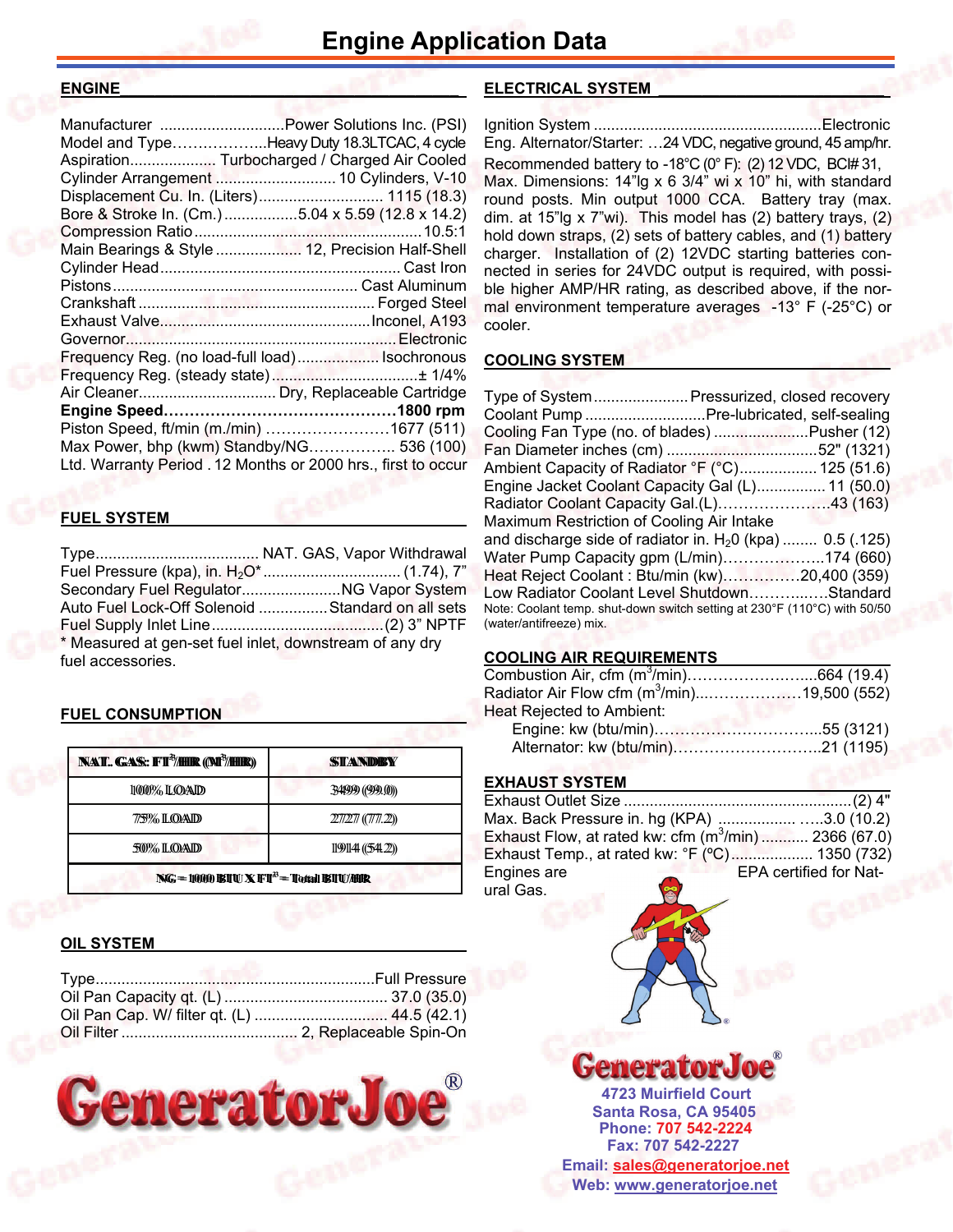### **AC Alternator Specifications**

**STANDARDS:** Marathon MagnaPlus and MagnaMax generators meet UL Listed Electric Generator, American and other international standards such as: NEMA MG1-22, BS5000, CAS C22.2, IEC 34-1 AND VDE 0530. Other standards and certifications can be considered upon request. (Both MagnaPlus & MagnaMax series are built with NEMA Class H Insulation materials or better which are normally rated at 190C degrees total temperature by NEMA however UL laboratories demands the total temperature be derated to a maximum of 160C total temperature when "UL LISTED").

**VOLTAGE REGULATOR:** SE350, supplied with standard MagnaPlus units and excitation system have solid state voltage build-up, encapsulated for humidity and abrasion protection, 1% regulation, volts per hertz operation, over excitation shutdown, stability adjust and built-in voltage adjustment.

PM300 (optional on MagnaPlus) Supplied with optional PMG excitation support have solid state voltage build-up, encapsulated for humidity and abrasion protection, 1% regulation, volts per hertz operation, over excitation shutdown, stability adjust and built-in voltage adjustment.

DVR2000E+ (optional for MagnaPlus) Standard on MagnaMax voltage regulator and PMG excitation support system are digital, microprocessor design with solid state voltage build-up, encapsulated for humidity and abrasion protection, 1/4% regulation, true volts per hertz operation with adjustable cut in, loss of sensing continuity shutdown, PMG Excitation Support System (Standard on MagnaMax) Optional for MagnaPlus, permanent magnet generator excitation support system, minimum short circuit support current of 300% of the rating (250% for 50 hertz) for 10 seconds.

**INSULATION SYSTEM:** Meet UL1446, UL2200 requirements. Class H materials or better.

**MAIN ROTOR:** MagnaPlus main rotating field construction shall consisting of one piece, four pole laminations, incorporate amortisseur windings to facilitate parallel operation and application to voltage distorting loads. In addition, the amortisseur winding and field pole coil supports may be integrally die cast with the rotor laminations to form a unitized rotor core. The rotating assembly shall be dynamically balanced to less than 2 mils -peak-to-peak-displacement, and shall be designed to have an over speed withstand of 125% of rated speed for 15 minutes when operating at stable rated operating temperature.

**VERIFICATION OF PERFORMANCE:** (MagnaPlus series) All certified performance and temperature rise test data submitted by generator manufacturer are to be the result of the actual test of the same or duplicate generators. Temperature rise data shall be the result of loaded, rated power factor heat runs at the rated voltage and hertz. All performance testing shall be done in accordance with MIL-STD-705 and/or IEEE Standard-115. Generators are manufactured using production procedures & quality

### **Deep Sea 7420 Digital Controller**



auto start mains (utility) controller includes a backlit LCD display which continuously displays the generator at all times.

The 7420 controller will also monitor speed, frequency, voltage, current, oil pressure, coolant temp., and fuel levels. These modules have been designed to display warning and shut down status. It also includes: (11) configurable inputs alerts ● (8) configurable outputs alerts ● voltage monitoring ● mains (utility) failure detection ● (250) event logs ● configurable timers ● automatic shutdown or warning during fault detection • remote start (on load) ● engine preheat ● advanced metering capability ● hour meter ● text LCD displays ● protected solid state outputs ● test buttons for: stop/reset ● manual mode ● auto mode ● lamp test ● start button ● power monitoring (kWh, kVAr, kVAh, kVArh)



The 7420 controller is an This controller includes the 7420 expansion features including RS232, RS484 (using MODBUS-RTU/TCP), failure module for single direct USB connection with PC, expansion optioned using gen-set applications. This DSENet for remote annunciation and remote relay interfacing for a distance of up to 3300FT. The controller software is freely downloadable from the internet and allows monitoring with direct USB cable, LAN, or by status of the engine and internet via the built in web interface.



Further expansion is available by adding the optional "WebNet" gateway interface module. This device will allow comprehensive monitoring of the generator via the cloud including identification, location, and status. Some advantages of this module include: reduced site visits and maintenance costs ● remote fuel management ● fault analysis ● asset tracking ● automatic system alerts ●

maximized system up-time. **Santa Rosa, CA 95405 4723 Muirfield Court Fax: 707 542-2227 Phone: 707 542-2224 Web: [www.generatorjoe.net](http://www.generatorjoe.net) Email: [sales@generatorjoe.net](mailto:sales@generatorjoe.net?subject=Your%20products)**